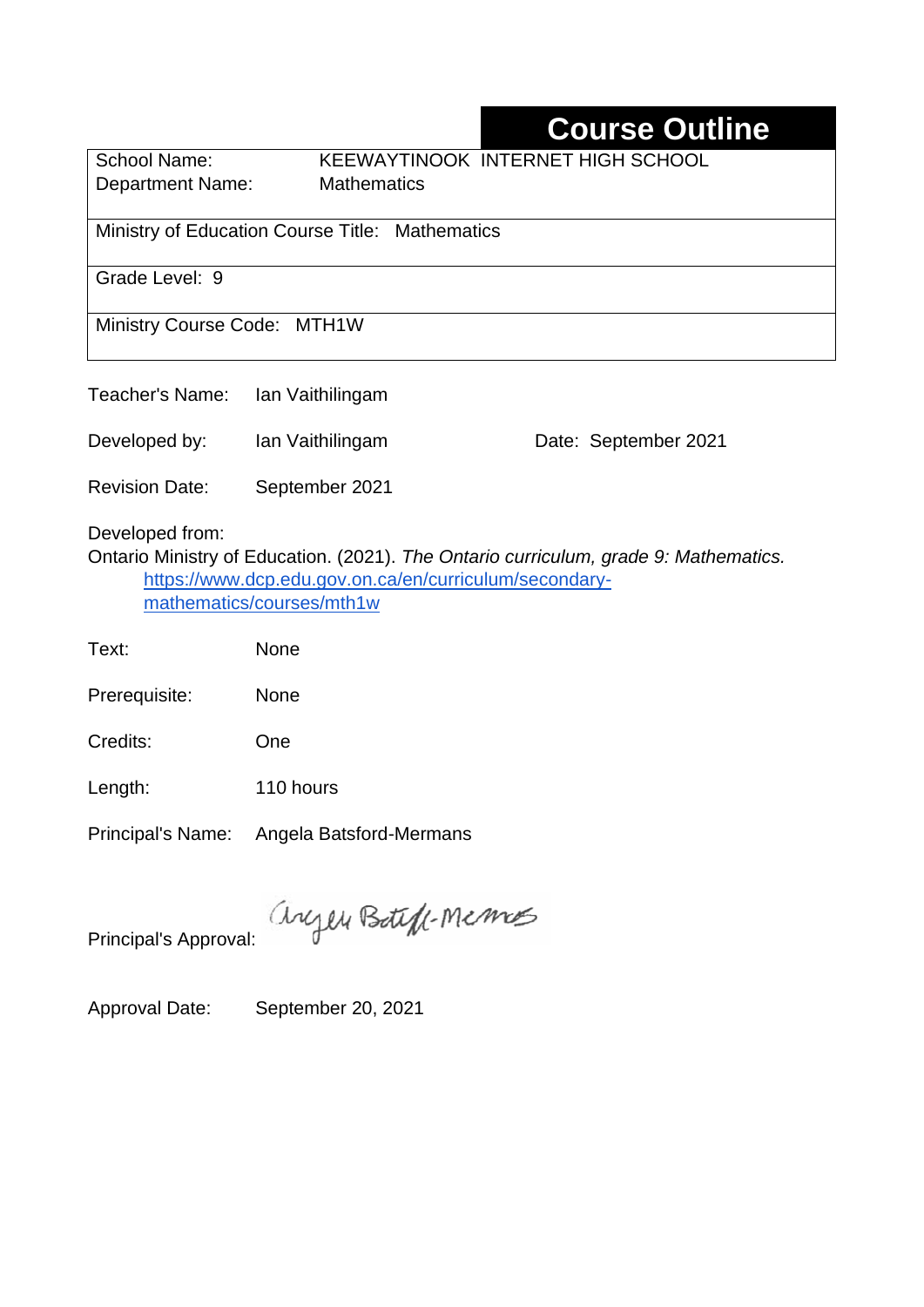## *Course Description/Rationale*

This course enables students to consolidate, and continue to develop, an understanding of mathematical concepts related to number sense and operations, algebra, measurement, geometry, data, probability, and financial literacy. Students will use mathematical processes, mathematical modelling, and coding to make sense of the mathematics they are learning and to apply their understanding to culturally responsive and relevant real-world situations. Students will continue to enhance their mathematical reasoning skills, including proportional reasoning, spatial reasoning, and algebraic reasoning, as they solve problems and communicate their thinking.

# *Overall Curriculum Expectations*

Throughout this course, in the context of learning related to the other strands, students will: **Social and Emotional Learning (SEL) Skills in Mathematics**

• develop and explore a variety of social-emotional learning skills in a context that supports and reflects this learning in connection with the expectations across all other strands

Throughout this course, in connection with the learning in the other strands, students will: **Mathematical Processes**

- apply the mathematical processes to develop a conceptual understanding of, and procedural fluency with, the mathematics they are learning
- make connections between mathematics and various knowledge systems, their lived experiences, and various real-life applications of mathematics, including careers

By the end of this course, students will:

#### **Number**

- demonstrate an understanding of the development and use of numbers, and make connections between sets of numbers
- represent numbers in various ways, evaluate powers, and simplify expressions by using the relationships between powers and their exponents
- apply an understanding of rational numbers, ratios, rates, percentages, and proportions, in various mathematical contexts, and to solve problems

### **Algebra**

- demonstrate an understanding of the development and use of algebraic concepts and of their connection to numbers, using various tools and representations
- apply coding skills to represent mathematical concepts and relationships dynamically, and to solve problems, in algebra and across the other strands
- represent and compare linear and non-linear relations that model real-life situations, and use these representations to make predictions
- demonstrate an understanding of the characteristics of various representations of linear and non-linear relations, using tools, including coding when appropriate

#### **Data**

- describe the collection and use of data, and represent and analyse data involving one and two variables
- apply the process of mathematical modelling, using data and mathematical concepts from other strands, to represent, analyse, make predictions, and provide insight into real-life situations

#### **Geometry and Measurement**

• demonstrate an understanding of the development and use of geometric and measurement relationships, and apply these relationships to solve problems, including problems involving real-life situations

### **Financial Literacy**

• demonstrate the knowledge and skills needed to make informed financial decisions

## *Course Content*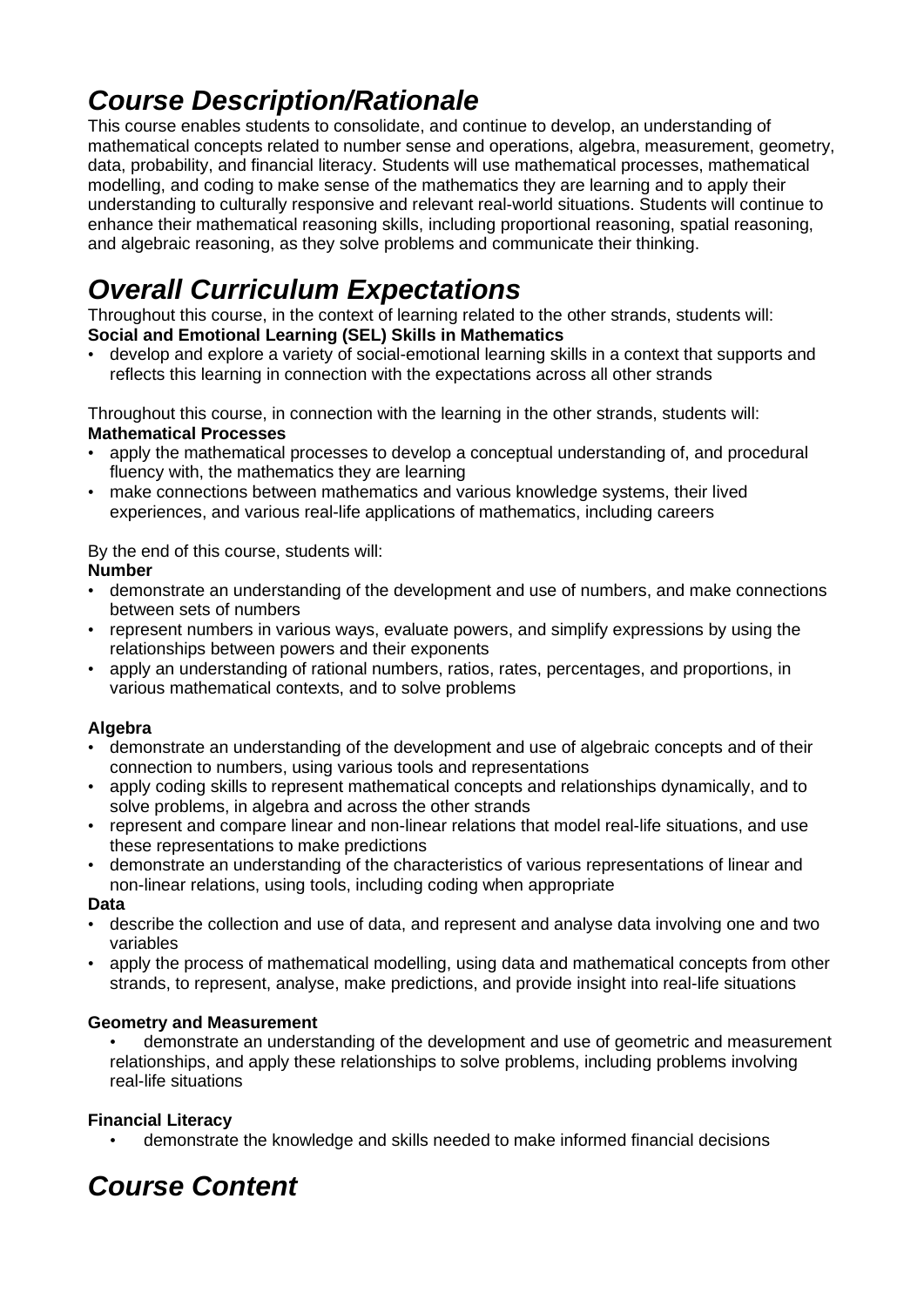| <b>Unit</b>                 |       | Length    |
|-----------------------------|-------|-----------|
| 1. Number Sense             |       | 18 hours  |
| 2. Algebra                  |       | 18 hours  |
| 3. Linear Relations         |       | 18 hours  |
| 4. Data Management          |       | 18 hours  |
| 5. Financial Literacy       |       | 18 hours  |
| 6. Geometry and Measurement |       | 18 hours  |
| <b>Final Exam</b>           |       | 2 hours   |
|                             | Total | 110 hours |

### *Unit Descriptions*

#### **Unit 1 – Number Sense**

In this unit, students will investigate various number systems and the cultural development of number concepts, including real-life applications. In particular, our students will investigate Indigenous number systems. Students will extend their learning about positive fractions, positive decimal numbers, and integers to work with negative fractions and negative decimal numbers. Students also extend their knowledge and skills related to percentages, ratios, rates, and proportions to make further connections to real life.

#### **Unit 2 – Algebra**

In this unit, students will develop an understanding of algebra by making connections between algebra and numbers as they generalize relationships with algebraic expressions and equations. Students will extend and apply coding skills to dynamically represent situations, analyse mathematics concepts, and solve problems in various contexts. Students will be introduced to various representations of linear and non-linear relations that they will study in more depth in future secondary mathematics courses. Students develop an understanding of the constant rate of change and initial values of linear relations and solve related real-life problems.

#### **Unit 3 – Linear Relations**

This unit will introduce vocabulary such as "slope" and "intercepts" as students investigate linear and non-linear relationships. Students will develop algebraic models of linear relations, and learn how the abstracting relationships using variables can be used to solve relevant problems of local concern. Students will also explore and determine the characteristics of lines and their corresponding equations through the use of spreadsheets, graphing technology, and paper and pencil. To solve problems, students will recognize and model realistic situations that involve constant rates of change. The need for algebraic techniques, numeric skills and the laws of exponents will emerge from problems in context.

#### **Unit 4 – Data Management**

In this unit, students will learn to collect, analyze and display data involving one and two variables. Students will apply the process of mathematical modelling, using data and mathematical concepts from other strands, to represent, analyse, make predictions, and provide insight into problems that are relevant to their own First Nation communities.

#### **Unit 5 – Financial Literacy**

In this strand, students analyse financial situations to explain how mathematics can be used to understand such situations and inform financial decisions. They extend their financial literacy knowledge to answer questions related to appreciation and depreciation and explain how budgets can be modified based on changes in circumstances. Students compare the effects of different interest rates, down payments, and other factors associated with purchasing goods and services. Students use their learning from other strands to solve financial problems of interest. Emphasis will be placed on financial issues in a First Nations community context.

#### **Unit 6 – Geometry and Measurement**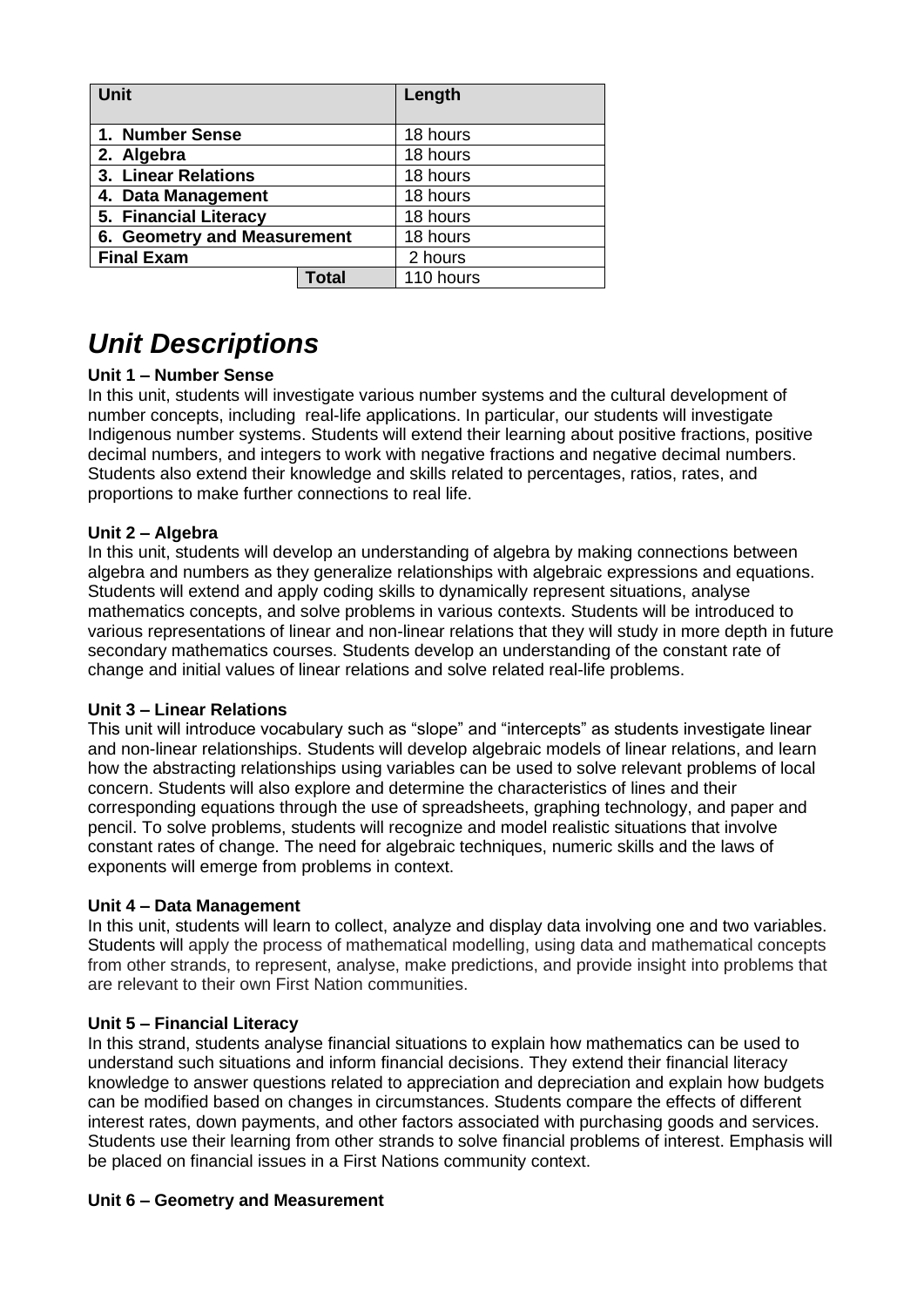In this unit, students make connections among various geometric properties and their real-life applications. Students analyse and create designs to extend their understanding of geometric relationships to include circle and triangle properties. Students solve problems using different units within and between various measurement systems, examine the relationships between the volume of cones and cylinders and of pyramids and prisms, and solve problems that involve the application of perimeter, area, surface area, and volume.

### *Teaching/Learning Strategies*

This course is organized into an eight-week series of lessons and activities that is presented to students in remote northern communities via the internet. The eighth week is used for course consolidation, review, and the final examination. Teacher and students communicate over the internet through timely activity feedback, emails, messages, video and audio calls. Classroom mentors assume the role of liaison between the teacher and student while also supporting a holistic approach to motivate, engage and support each individual student.

A variety of strategies will be used in the online delivery of this course. Some instructional strategies include:

- digital interactive activities that provide timely feedback
- computer-assisted instruction, including video lessons
- hands-on learning experiences, including land-based investigations
- reinforcing math skills through interactive games
- review of previously learned material
- pre-teaching of key vocabulary
- emphasis on the problem-solving process
- graphic organizers
- one-on-one video conference tutorials

Learning goals will be discussed at the beginning of each assignment and success criteria will be provided to students. The success criteria are used to develop the assessment tools in this course, including rubrics and checklists.

## *Evaluation*

The final grade will be determined as follows (Ontario Ministry of Education, 2010):

- Seventy per cent of the grade will be based on evaluation conducted throughout the course. This portion of the grade should reflect the student's most consistent level of achievement throughout the course, although special consideration should be given to more recent evidence of achievement.
- Thirty percent of the grade will be based on a final evaluation administered at or towards the end of the course. This evaluation will be based on evidence from one or a combination of the following: an examination, a performance, an essay, and/or another method of evaluation suitable to the course content. The final evaluation allows the student an opportunity to demonstrate comprehensive achievement of the overall expectations for the course (p. 41).

Ontario Ministry of Education. (2010). *Growing success: Assessment, evaluation and reporting in Ontario schools*. Toronto ON: Queen's Printer for Ontario.

| Type of<br><b>Assessment</b> | Category                    | <b>Details</b>                                                                                                                              | Weighting<br>(%) |
|------------------------------|-----------------------------|---------------------------------------------------------------------------------------------------------------------------------------------|------------------|
| Term Work<br>(70%)           | Knowledge/<br>Understanding | Evaluation of basic mathematical<br>techniques and skills. For example, adding<br>fractions, graphing relationships, finding<br>slope, etc. | 30               |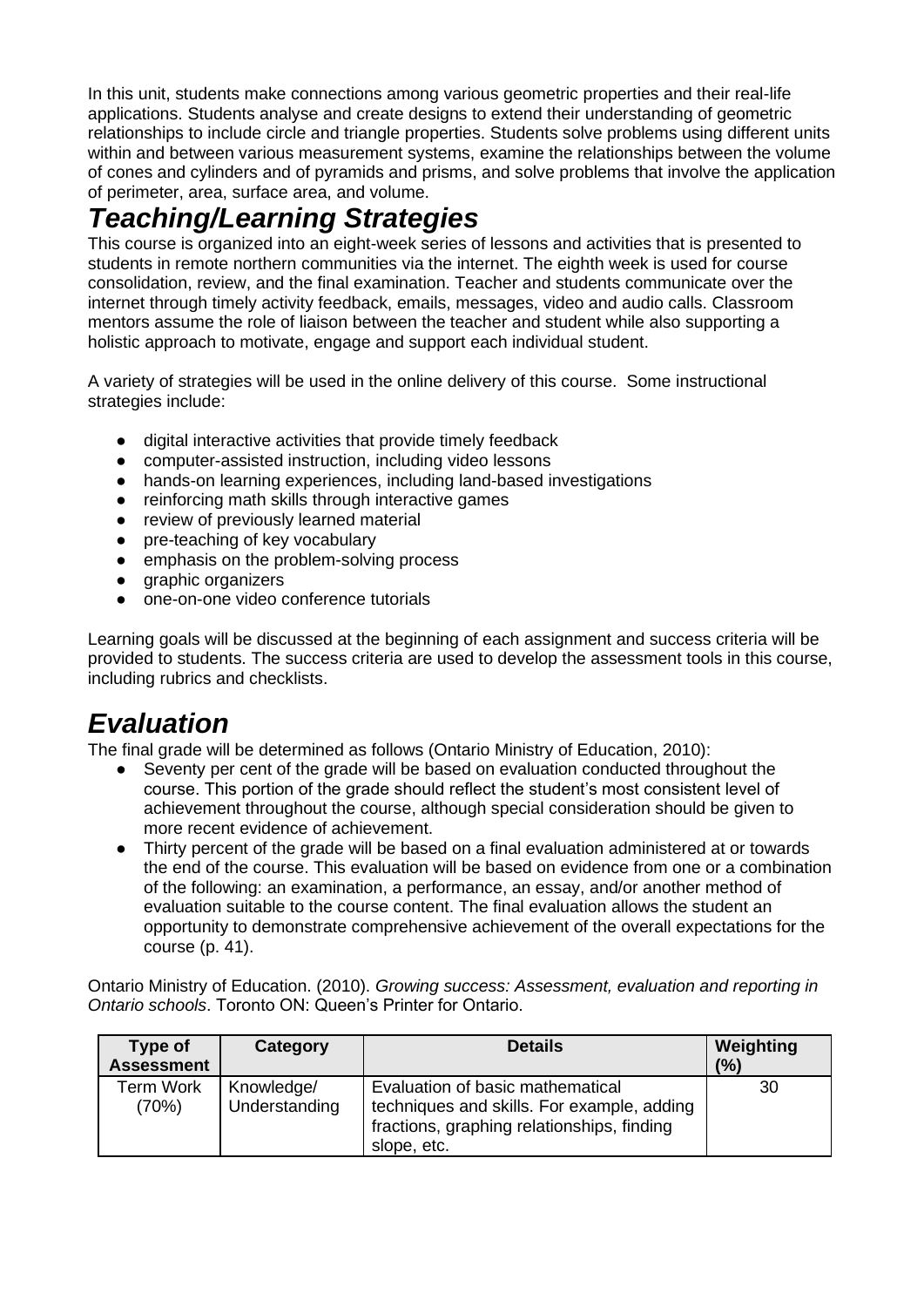|                              | Thinking                         | Problem-solving that requires critical<br>thinking and extension of basic<br>mathematical techniques.                                      | 15 |
|------------------------------|----------------------------------|--------------------------------------------------------------------------------------------------------------------------------------------|----|
|                              | Communication                    | Correct mathematical form, including<br>professional display of data in tables and<br>graphs.                                              | 15 |
|                              | Application                      | Extension of basic mathematical<br>techniques and problem-solving skills by<br>investigating problems of personal or<br>community concern. | 10 |
| Final<br>Evaluation<br>(30%) | Culminating<br>Activity<br>(15%) | Knowledge/Understanding                                                                                                                    | 15 |
|                              |                                  | Thinking                                                                                                                                   |    |
|                              |                                  | Communication                                                                                                                              |    |
|                              |                                  | Application                                                                                                                                |    |
|                              | Exam                             | Knowledge/Understanding                                                                                                                    | 15 |
|                              | (15%)                            | Thinking                                                                                                                                   |    |
|                              |                                  | Communication                                                                                                                              |    |
|                              |                                  | Application                                                                                                                                |    |
|                              | 100                              |                                                                                                                                            |    |

### *Assessment/Evaluation Strategies*

A variety of assessment and evaluation methods, strategies and tools are required as appropriate to the expectation being assessed. These include diagnostic, formative, and summative within the course and within each unit.

Assessment *for* learning and assessment *as* learning is obtained through a variety of means, including the following:

- Ongoing descriptive feedback on students' assignments
- Conversations with mentor to check for understanding
- Conversations with student/instructor on a regular basis (synchronous and asynchronous)
- Self-assessment from digital interactive math games and quizzes

Evidence of student achievement (assessment *of* learning) is collected from various sources, including the following:

- Ongoing observations of most consistent work, with consideration given to most recent work
- Quizzes
- Mathematical investigations into issues of local concern
- Culminating activity
- Final exam

The Ministry of Education's 2010 document, *Growing Success*, outlines the seven fundamental principles that guide best practice in the assessment and evaluation of students. KiHS teachers use practices that:

- are fair, transparent, and equitable for all students;
- support all students, including those with special education needs, those who are learning the language of instruction (English or French), and those who are First Nation, Métis, or Inuit;
- are carefully planned to relate to the curriculum expectations and learning goals and, as much as possible, to the interests, learning styles and preferences, needs, and experiences of all students;
- are communicated clearly to students and parents at the beginning of the course and at other points throughout the school year or course;